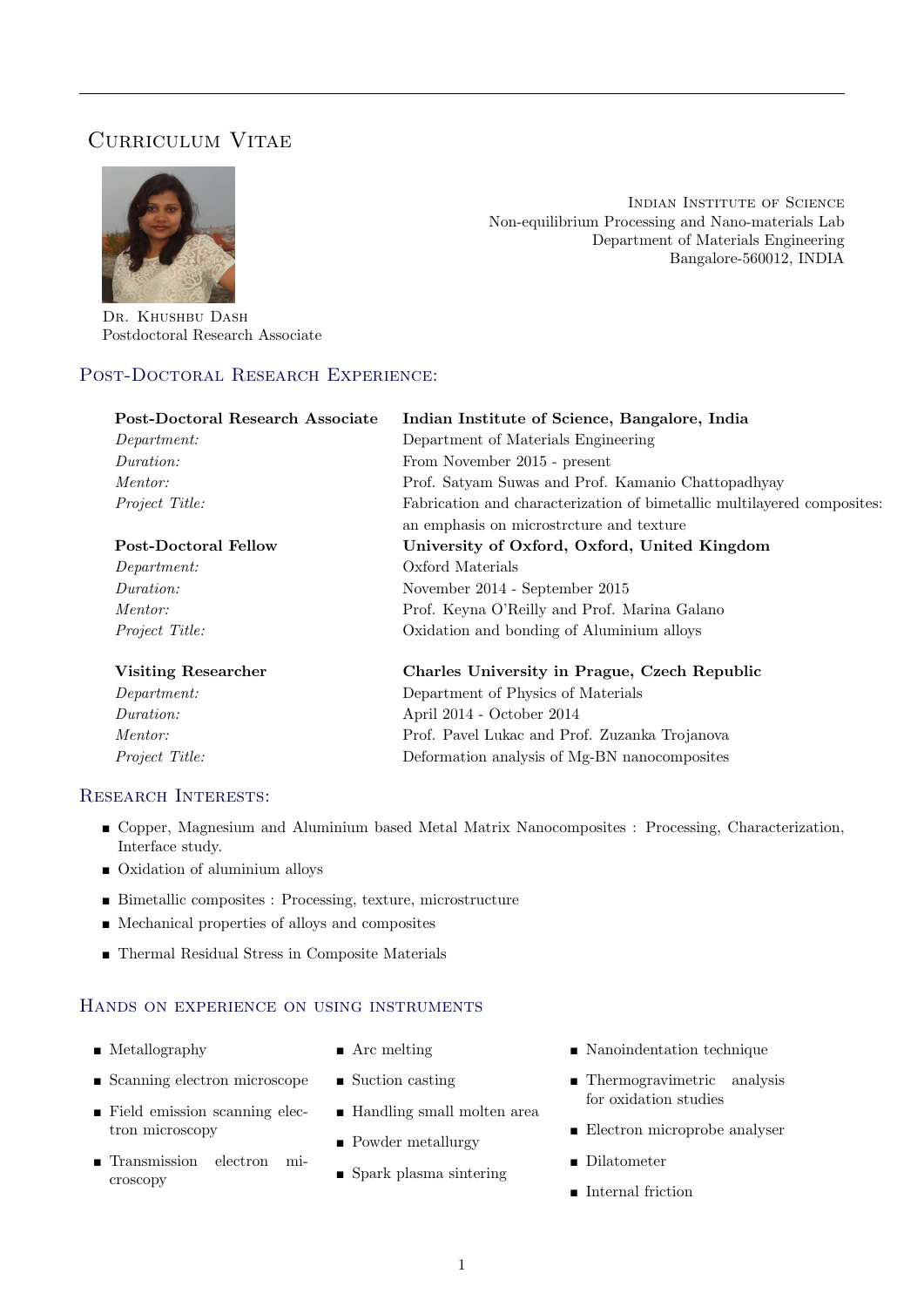#### Research publications:

#### DISSERTATIONS:

- 1. Processing and characterization of  $Cu-Al_2O_3$  and  $Al-Al_2O_3$  composites: an evaluation for micro- and nano*particulate reinforcements*, **Ph.D.** thesis submitted on  $10^{th}$ January, 2014.
- 2. Microemulsion mediated synthesis of metal-semiconductor nanocomposites, M.Sc.(Chemistry) Dissertations, July 2008
- 3. A Study on Mn doping in ZnO Nanocrystals, Summer Training Project, May to July 2007

#### PEER-REVIEWED SCIENTIFIC JOURNALS:

- 1. K. Dash and B.C. Ray, Evaluation of flexural behaviour of thermally and cryogenically conditioned Al-Al2O3 micro- and nano-composites at in-situ and ex-situ environments, **Journal of Materials Engineering and** Performance, 27 (2018) 3678-3687.
- 2. Z. Trojanova, K. Dash, K. Mathis, P. Lukac, and A. Kasakewitsch, Elastic and Plastic Behavior of an Ultrafine-Grained Mg Reinforced with BN Nanoparticles, Journal of Materials Engineering and Performance, 27 (2018) 3112-3121.
- 3. K. Dash and B.C. Ray, Implications of degree of thermal shock on flexural properties of  $Cu-Al<sub>2</sub>O<sub>3</sub>$  microand nano-composites, Journal of Material Engineering and Performance, 25 (2016) 259–266.
- 4. K. Dash, S. Sukumaran, B.C. Ray, Thermal attributes of aluminium based composites-a review, Science and Engineering of Composite Materials, 23 (2016) 1–20.
- 5. K. Dash, D. Chaira and B.C. Ray, Microstructural investigation and wear studies on copper-alumina microand nano-composites fabricated by spark plasma sintering, Journal of Mechanical Behaviour of Materials, 24 (2015), 25–34.
- 6. Z Trojanova, P Palcek, A Soviarova, M Chalupova, K Dash, M Knapek, Internal friction associated with the microstructural changes in an AZ91 magnesium alloy, **Kovove Mater**, 53 (2015), 1–6.
- 7. K. Dash, Microscopic evolution in composite powder intermixing process, Microscopy and Analysis(2015).
- 8. K. Dash, S. Panda and B.C. Ray, Effect of thermal and cryogenic conditioning on flexural behavior of thermally shocked  $Cu-AbO_3$  micro- and nano-composites, Metallurgical and Materials Transactions A, 45 (2014) 1567-1578.Cited by 2
- 9. S. Panda, K. Dash and B.C. Ray, Processing and properties of Cu based micro- and nano-composites, Bulletin of materials science, 37 (2014), 227–238. Cited by 13
- 10. K. Dash, D. Chaira, B.C. Ray, Synthesis and characterization of aluminium-alumina micro- and nanocomposites by spark plasma sintering, Materials Research bulletin, 48 (2013) 2535–2542. Cited by 39
- 11. K. Dash, S. Panda and B.C. Ray, Process and progress of sintering behavior of copper-alumina composite, Emerging Materials Research, 2 (2013) 32–38. Cited by 7
- 12. K. Dash, B.C. Ray and D. Chaira, Synthesis and characterization of copper-alumina metal matrix composite by conventional and spark plasma sintering, Journal of Alloys and Compound, 516 (2012) 78—84. Cited by 54
- 13. G. Wu, K. Dash, M.L. Galano, KAQ O'Reilly, Oxidation studies of Al alloys: Part I Al-Cu alloy, under review,CORSCI-2018-2225.
- 14. G. Wu, K. Dash, M.L. Galano, KAQ O'Reilly, Oxidation studies of Al alloys: Part II Al-Mg alloy, under review, CORSCI-2018-2239.
- 15. K. Dash, A. Dash, O. Guillon, S.Suwas and J. Gonsalez, Design and properties of Cu-Ti2AlC in-situ (2D-TiC) composite, manuscript under preparation.
- 16. K. Dash, S.Suwas and K. Chattopadhyay, Hot co-deformation of Cu/Ta bimetallic multilayer composite, manuscript under preparation.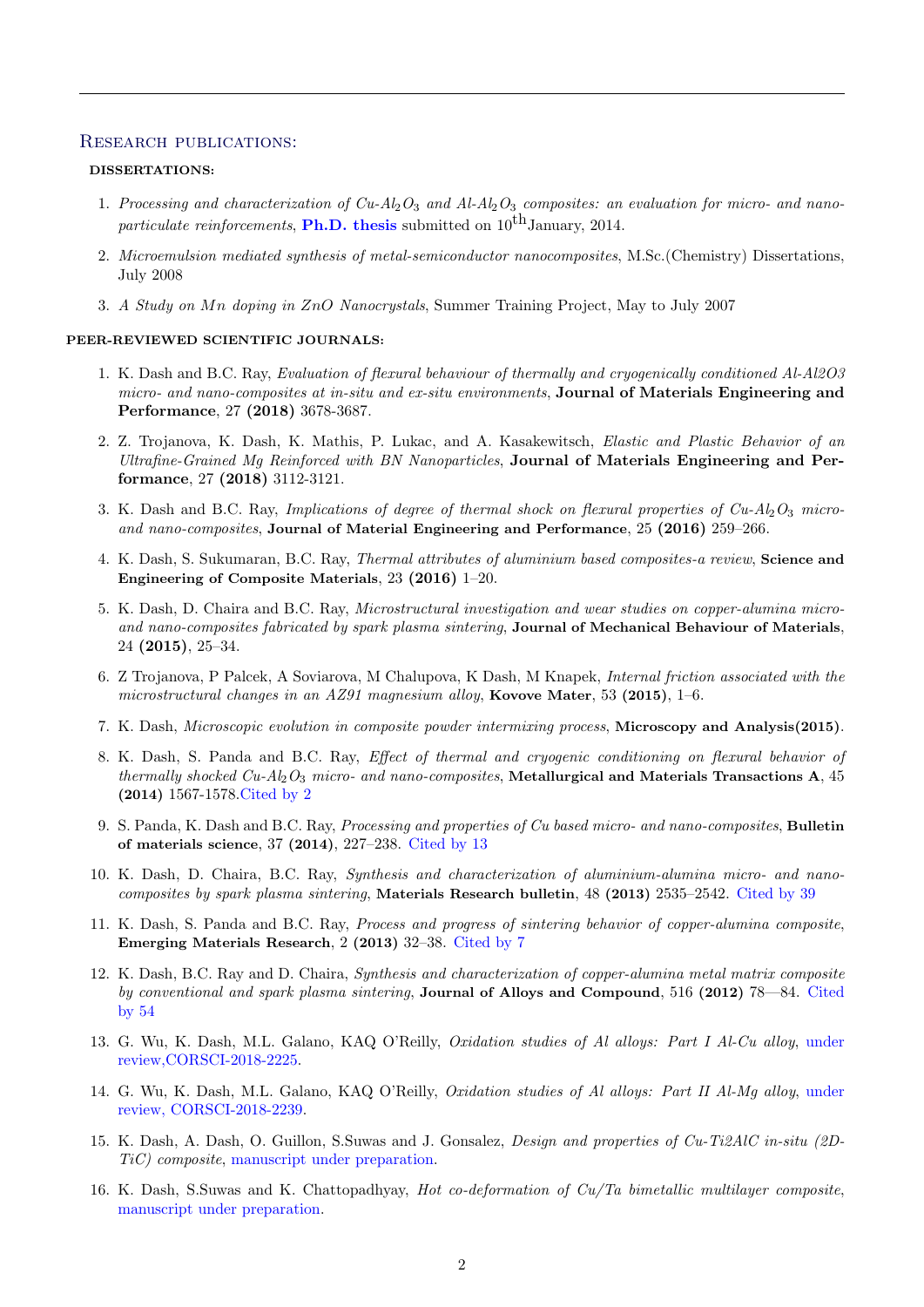17. K. Dash and S.Suwas, Mechanical response of Mg/Zn multilayers at room temperature, manuscript under preparation.

#### PEER-REVIEWED CONFERENCE PROCEEDINGS:

- 1. Z Drozd, Z Trojanová, U Arlic, A Kasakewitsch, K Dash Effect of hexagonal boron nitride and graphite nanoparticles on the mechanical and physical properties of magnesium, 38th Risø International Symposium on Materials Science ,  $28^{\text{th}}$  July– $2^{\text{nd}}$  August, 2017, Riso. Italy.
- 2. K. Dash, S. Gupta, S. Gupta and B.C. Ray, Effect of thermal shock on the microstructure and mechanical properties of  $Cu-Al_2O_3$  composites, International conference on recent advances in composite materials, Feb 18th-21st 2013, Goa, India.
- 3. K. Dash, S. Panda and B.C. Ray A study on thermal shock response of  $Al-Al_2O_3$  micro-and nanocomposites, 19th- International conference on composite materials,  $28^{th}$  July– $2^{nd}$  August, 2013, Montreal, Canada.

#### CONFERENCE PRESENTATIONS WITH PUBLISHED ABSTRACTS:

- 1. K. Dash, S.Suwas and K. Chattopadhyay, Interface study of  $Cu/Ta$  bimetallic multilayer composite,ICONSAT 2018 IISc, Bangalore
- 2. Z. Trojanova, Z. Drozd, K. Dash, K. Mathis, P. Lukac, W. Riehemann and A. Kasakewitsch, Mechanical and Thermal Properties of an Ultrafine-Grained-Magnesium Reinforced with BN Nano-particles, International symposium on physics of materials, 31-August to 4-September, 2014, Charles University, Prague, Czech republic.
- 3. K. Dash, S. Gupta, S. Gupta and B.C. Ray, *Effect of sintering temperature on*  $Al-Al_2O_3$  *composites fabricated* by powder metallurgy route, National Metallurgical Day-Annual Technical Meeting Nov-2012, Jamshedpur, India.
- 4. K. Dash, S. Panda and B.C. Ray, Failure analysis of  $Cu-Al<sub>2</sub>O<sub>3</sub>$  composites with the variation of reinforcement particle size and content, International conference on strength of materials, Aug 19-24, 2012, IISc Bangalore, India.
- 5. K. Dash, D. Chaira and B.C. Ray, Comparative study of  $Al-Al_2O_3$  Micro- and Nano-composites Prepared by Powder Metallurgy Route, International Conference on Nanoscience + Technology (ICNT) 2012, 23-27 July, Paris, France.
- 6. K. Dash, D. Chaira and B.C. Ray, Characterization of SPS sintered Cu-Al<sub>2</sub>O<sub>3</sub> metal matrix nano-composites, ICAMMP, Dec 9-11, 2011, , IIT Kharagpur, India.
- 7. K. Dash, D. Chaira and B.C. Ray, Microstructural Studies of Al-Al<sub>2</sub>O<sub>3</sub> Nanocomposites Prepared by Powder Metallurgy Route, National Metallurgical Day-Annual Technical Meting Nov-2011, Hyderabad, India.
- 8. S. Panda, K. Dash and B.C. Ray, A Study on Microstructure and Mechanical Behaviour of  $Cu$ -Al<sub>2</sub>O<sub>3</sub> composites: an Explanation by Deformation Theory, National Metallurgical Day-Annual Technical Meting Nov-2011, Hyderabad, India.
- 9. K. Dash, S.Suwas and K.Chattopadhyay, Bimetallic multilayered composite:a study on immiscible Cu/Ta system, ICONSAT, March 2018 IISc Bangalore, India.

#### Teaching Experience:

| <b>Teaching Assistant</b> | NIT, Rourkela, India [July 2009 - January 2014]                 |
|---------------------------|-----------------------------------------------------------------|
| Department:               | Metallurgical and Materials Engineering                         |
| Conrses:                  | Practicals and tutorials in Composite Materials, Metallography, |
|                           | Characterization of Materials                                   |
| Lecturer                  | FIIT-JEE Institute, New Delhi, India [August 2008 - July 2009]  |
|                           | [premier institute for training competitive A-level students]   |
| Department:               | Chemistry                                                       |
| $Conress$ :               | Physical Chemistry, Organic Chemistry                           |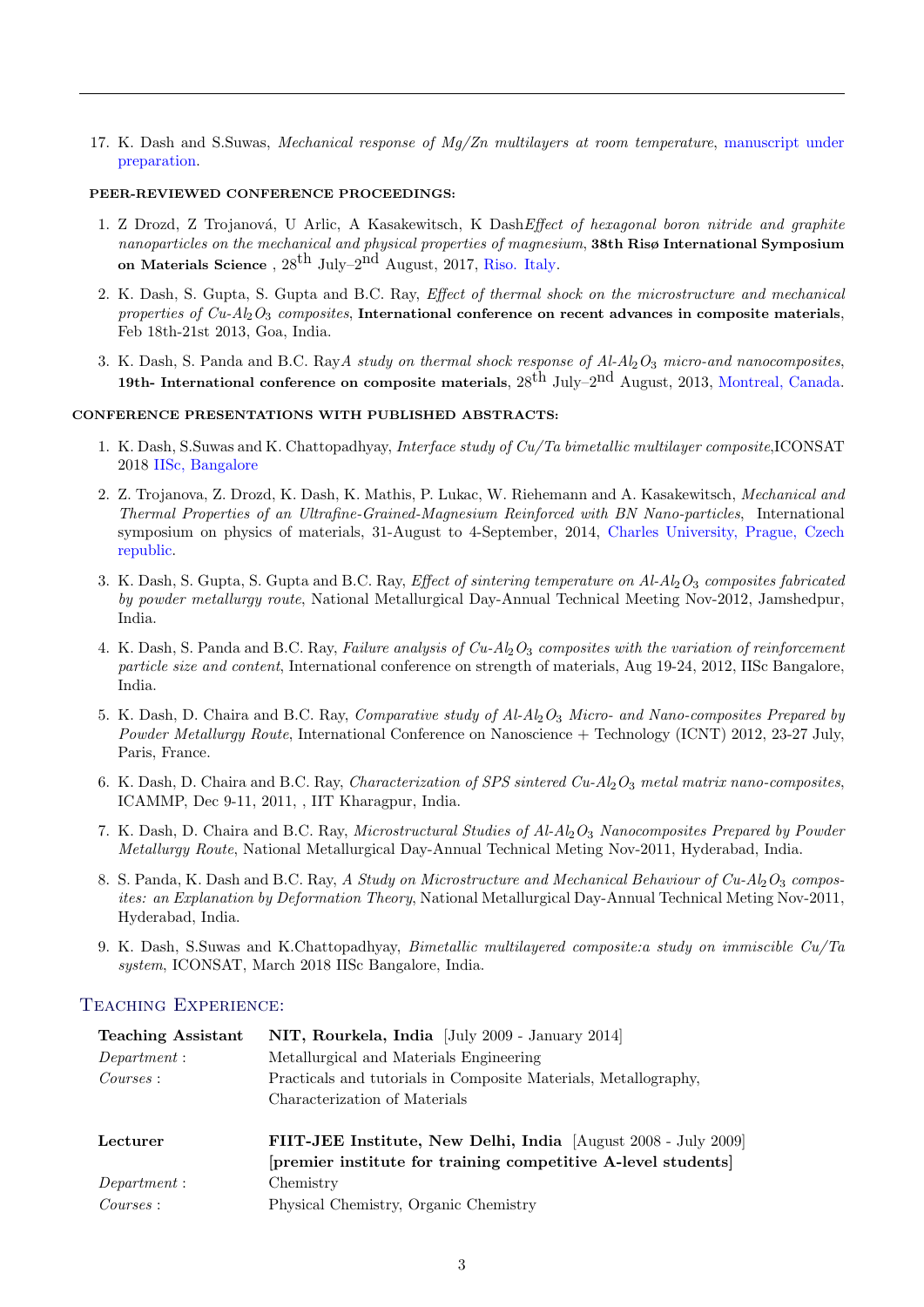# Research Mentorship Experience:

| <b>Master Dissertations:</b> | At National Institute of Technology, Rourkela, India                    |
|------------------------------|-------------------------------------------------------------------------|
| Sujata Panda:                | A study and deformation behaviour of $Cu-Al2O3$ with                    |
|                              | variation of size and volume fraction of reinforcement particle         |
| Suvin Sukumaran:             | Effects of quenching media on the mechanical properties of $A1-A1_2O_3$ |
|                              | metal matrix composite                                                  |

# Academic Achievements:

- National postdoctoral fellowship (2017) to pursue postdoc in Indian Institute of Science, Bangalore in January 2017.
- Awarded seal of excellence for securing a score of 89 percent for the Marie Curie project proposal (2017) written with University of Oxford.
- **Example Mundus postdoctoral fellow (2014)**, by the European Community Mobility Programme, Georg-August-Universität Göttingen, Germany
- CSIR Travel grant for international conference at Montreal, Canada, 2013
- Qualified in CSIR-UGC-NET(National Eligibility Test) for lectureship and research fellowship awarded by Council of Scientific and Industrial Research and University Grants Commission in June 2008.
- Summer research fellowship awarded by Indian Academy of Sciences, Bangalore in 2007.
- Secured 3rd position in M.Sc (Chemistry) in institute level.

### PROFESSIONAL AFFILIATIONS AND SERVICES:

### Peer reviewer:

 Tribology International, Journal of Alloys and Compounds, Science and Engineering of Composite Materials, Indian Journal of Engineering & Materials Sciences, World Journal of Engineering and Physical Sciences, Journal of Engineering Research and Design, Results in Physics

#### Professional Member:

 $\blacksquare$  Indian Institute of Metals, Material Research Society

# RESEARCH OUTREACH ACTIVITIES:

| <b>Poster Presentation:</b>               | CSIR foundation day, IMMT Bhubaneswar, 26th Sept, 2011      |
|-------------------------------------------|-------------------------------------------------------------|
| Title:                                    | A micromechanics approach to evaluate the interface         |
|                                           | of metal matrix composites                                  |
| <i>Achievement:</i>                       | Winner of the new idea poster competition                   |
| Workshop Attended:                        |                                                             |
| Recent Advances in Thermal Analysis       | Dept. of Rubber Technology, IIT Kharagpur, Kharagpur, India |
| of Polymers and Composites :              | (Apri, 2011)                                                |
| The Theory and Characterisation           | Department of Materials, University of Oxford               |
| of Dislocations' Hirschfest Symposium     | (April 14, 2015)                                            |
| to Mark the 90th Birthday of              |                                                             |
| <i>Professor Sir Peter Hirsch FRS</i> :   |                                                             |
| <i>Workshop on Atom Probe Tomography:</i> | Indian Institute of Science, Bangalore, India               |
|                                           | (April, 2016)                                               |
| International Conference on Metals        | Indian Institute of Science, Bangalore, India               |
| and Materials Research :                  | (June, 2016)                                                |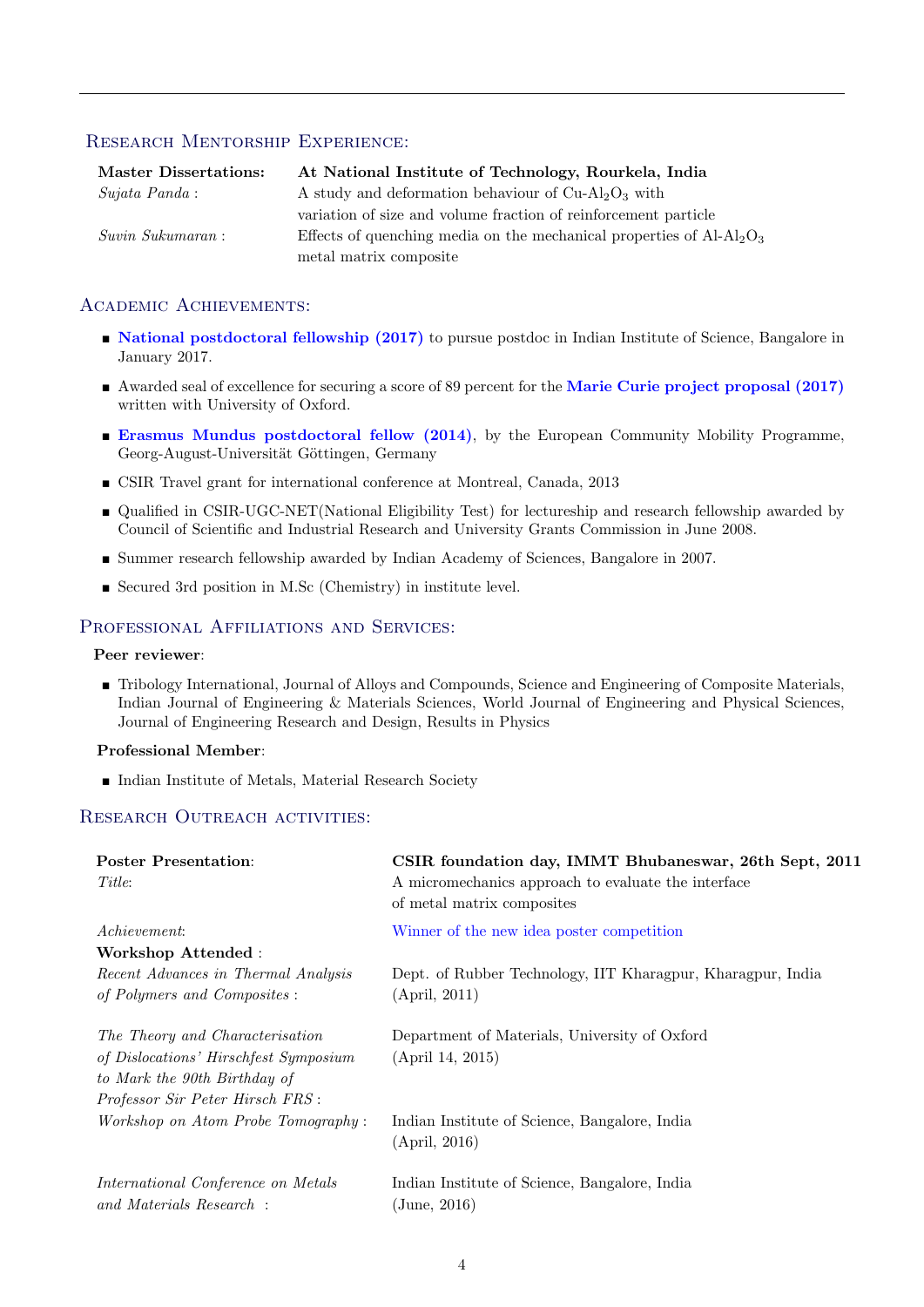Member of Organizing Committee : (Conference or Workshop) and characterization of materials : (December, 2011)

National conference on processing National Institute of Technology, Rourkela, India

### EDUCATION:

| Ph.D. $2009 - 2014$     | National Institute of Technology, Rourkela                                |
|-------------------------|---------------------------------------------------------------------------|
| Subject:                | Metallurgical and Materials Engineering                                   |
| <i>Advisor:</i>         | Prof. Bankim Chandra Ray and Prof. D. Chaira                              |
| <i>Thesis Title:</i>    | Processing and characterization of $Cu-Al2O3$ and $Al-Al2O3$              |
|                         | composites: an evaluation for micro- and nano- particulate reinforcements |
| M.Sc. 2006–2008         | National Institute of Technology, Rourkela                                |
| <i>Subject:</i>         | Chemistry                                                                 |
| <i>Project Advisor:</i> | Prof.G. Hota                                                              |
| <i>Thesis Title:</i>    | Microemulsion mediated synthesis of metal-semiconductor nanocomposites    |

### PRE-Ph.D. RESEARCH SUMMARY – M.SC(CHEMISTRY) & SUMMER RESEARCH TRAINING :

The project was a precise study on doping of manganese in zinc oxide nanocrystals. In this project we have studied the optical properties of zinc oxide nanoparticles when undoped and doped with different percentages of manganese ion. We have synthesized Mn doped and undoped zinc oxide nanocrystals and subsequently studied the optical properties using UV-Visible absorption spectroscopy and X-Ray Diffraction. We synthesized Mn doped zinc oxide nanoparticles with dopant ion of different content and also calculated the diameter of the particles using Scherrer formula and we also got information about the band gap of the material. Our study also consists of another experiment on the Diffusion of Mn ion from zinc oxide nanocrystal lattice by time treatment at an elevated temperature which was confirmed by XRD plots, this process is known as self annealing. In my Masters project I have studied metal-semiconductor nanocomposite. Silver-cadmium sulphide was synthesized by microemulsion technique. I had synthesized Ag-CdS nanocomposite by three different methods via reverse micelle technique. The methods consist of mixing microemulsions of silver salt and cadmium salt and then reducing silver salt by sodium borohydride microemulsion and then conversion of cadmium salt to its sulphide by adding ammonium sulphide microemulsion. Subsequently I treated the nanocomposites formed with different concentrations of acid to remove the core of the nanocomposite i.e. silver in this case to form cadmium suphide hollow sphere which is known as a nanocapsule which has been characterized with suitable techniques.

## Ph.D. RESEARCH SUMMARY :

The preliminary part of the work consists of evaluation of the effect of processing parameters on the properties of  $Cu-Al<sub>2</sub>O<sub>3</sub>$  and  $Al-Al<sub>2</sub>O<sub>3</sub>$  composites. The effect of blending and milling processes (powder mixing techniques) on the distribution, particle size and sintering response of  $Cu-Al<sub>2</sub>O<sub>3</sub>$  and  $Al-Al<sub>2</sub>O<sub>3</sub>$  composites were studied. The effect of sintering atmosphere on the microstructure and mechanical properties of  $Cu-Al<sub>2</sub>O<sub>3</sub>$  composites have been discussed too. Nitrogen, argon and hydrogen atmospheres were used for sintering and the comparison in matrix and reinforcement compatibility as well as study of microstructure and mechanical properties were made. The synthesis, characterization and mechanical properties evaluation of  $Cu-Al<sub>2</sub>O<sub>3</sub>$  and Al-Al<sub>2</sub>O<sub>3</sub> micro- and nanocomposites fabricated by conventional and spark plasma sintering was done to compare the attributes between the traditional and advanced methods of sintering. Status of the interfacial integrity of  $Cu-Al<sub>2</sub>O<sub>3</sub>$  and Al-Al<sub>2</sub>O<sub>3</sub> micro- and nanocomposites with the variation in sintering temperature were investigated. The study of the effect of temperature on the process and progress of sinterability of the reinforced micro- and nano-particles in the matrix. Spark plasma sintering rendered high densification, microhardness and wear resistance to the composites improving the physical integrity of matrix and reinforcement to an appreciable extent in comparison to conventional method of sintering. Copper and aluminium based composites find applications in aerospace and automobile sectors. These applications demand accelerated weathering study on these composites. Induced thermal stresses in these composites would affect the structural integrity and mechanical properties. The assessment of these variations would enable us to predict the behaviour of these composites in harsh and hostile conditions. Flexural test was used to explore the effect of thermal treatments i.e. high temperature and cryogenic environments on the mechanical property of Al<sub>2</sub>O<sub>3</sub> particulate reinforced Cu and Al metal matrix micro- and nano-composites. Micro-